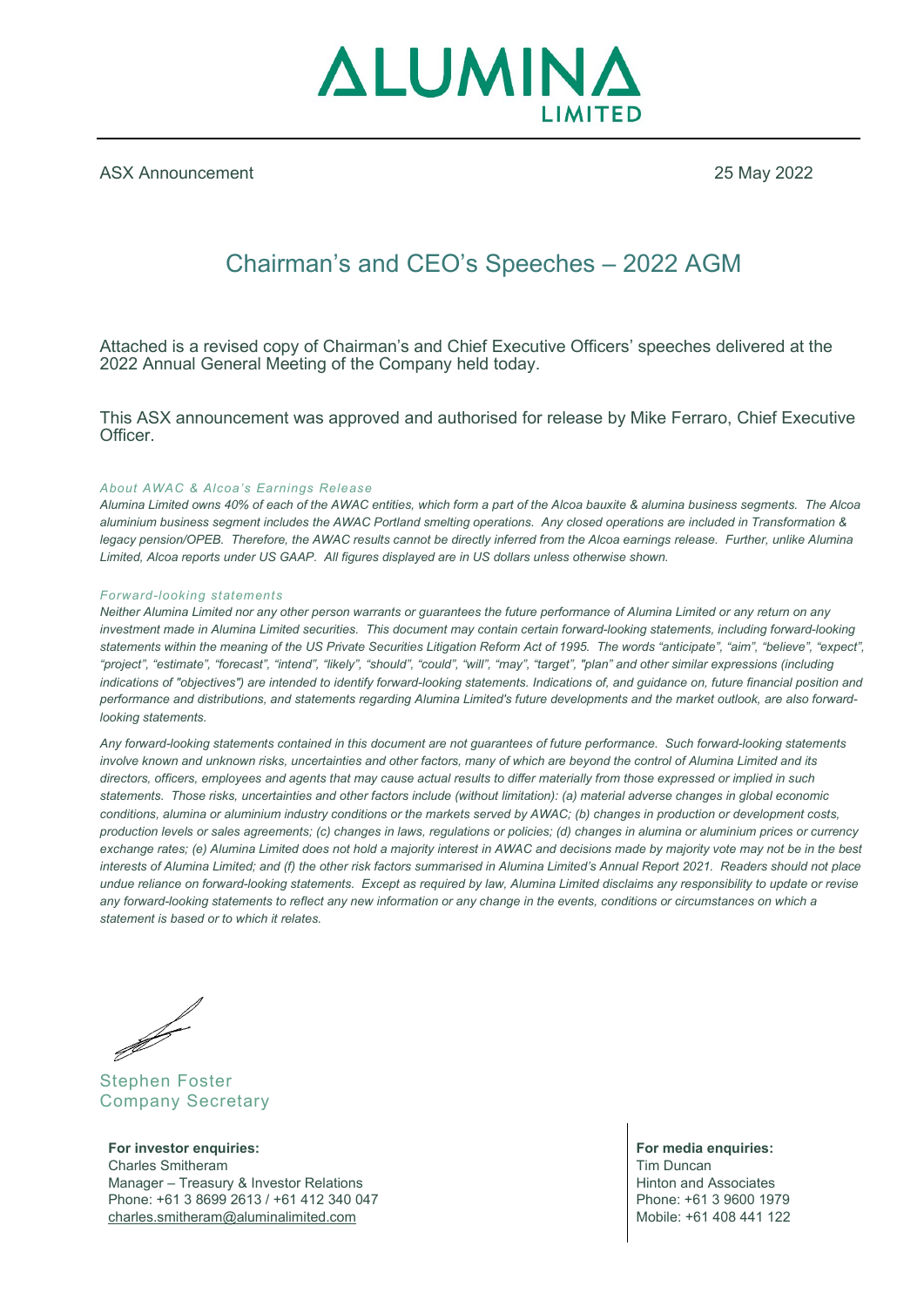Good afternoon ladies and gentlemen.

I am John Bevan, a non-executive Director of Alumina Limited. Unfortunately, Peter Day, the Company's Chair, has COVID and is unable to attend the meeting today. I know Peter is very disappointed at being unable to attend.

I will be acting as the Chair of Alumina Limited for today's Annual General Meeting of the Company. This is the 20<sup>th</sup> AGM of the Company since its demerger from Western Mining in 2002.

#### **Acknowledgement of Country**

I would like to acknowledge the traditional owners of the land on which we stand, the Wurundjeri Woi-Wurrung people, and pay respect to their Elders, past, present and emerging. I also pay my respects to Aboriginal Elders of other communities who may be present. 

I will briefly discuss some housekeeping matters before moving on to the business of the meeting.

In the unlikely event that evacuation of the Auditorium is required, Mr Joe D'Angelo,who is in charge of security for the meeting, will give directions and the meeting will be adjourned. We would follow Mr D'Angelo's directions for an orderly evacuation of the Auditorium to the pre-determined evacuation point. The Emergency Assembly Area is Outside the National Gallery of Victoria unless otherwise broadcast over the public address system.

I welcome shareholders who have joined the meeting physically.

The opportunity to ask questions in writing online via the virtual platform provided by Computershare and verbally through the webcast facility has been made available to shareholders.

Before formally beginning the meeting, I would like to introduce you to my fellow directors.

On my far left is Shirley In't Veld, a non-executive Director and the Chair of the Compensation Committee.

Next to Shirley is Deborah O'Toole, a non-executive Director and Chair of the Audit and Risk Management Committee.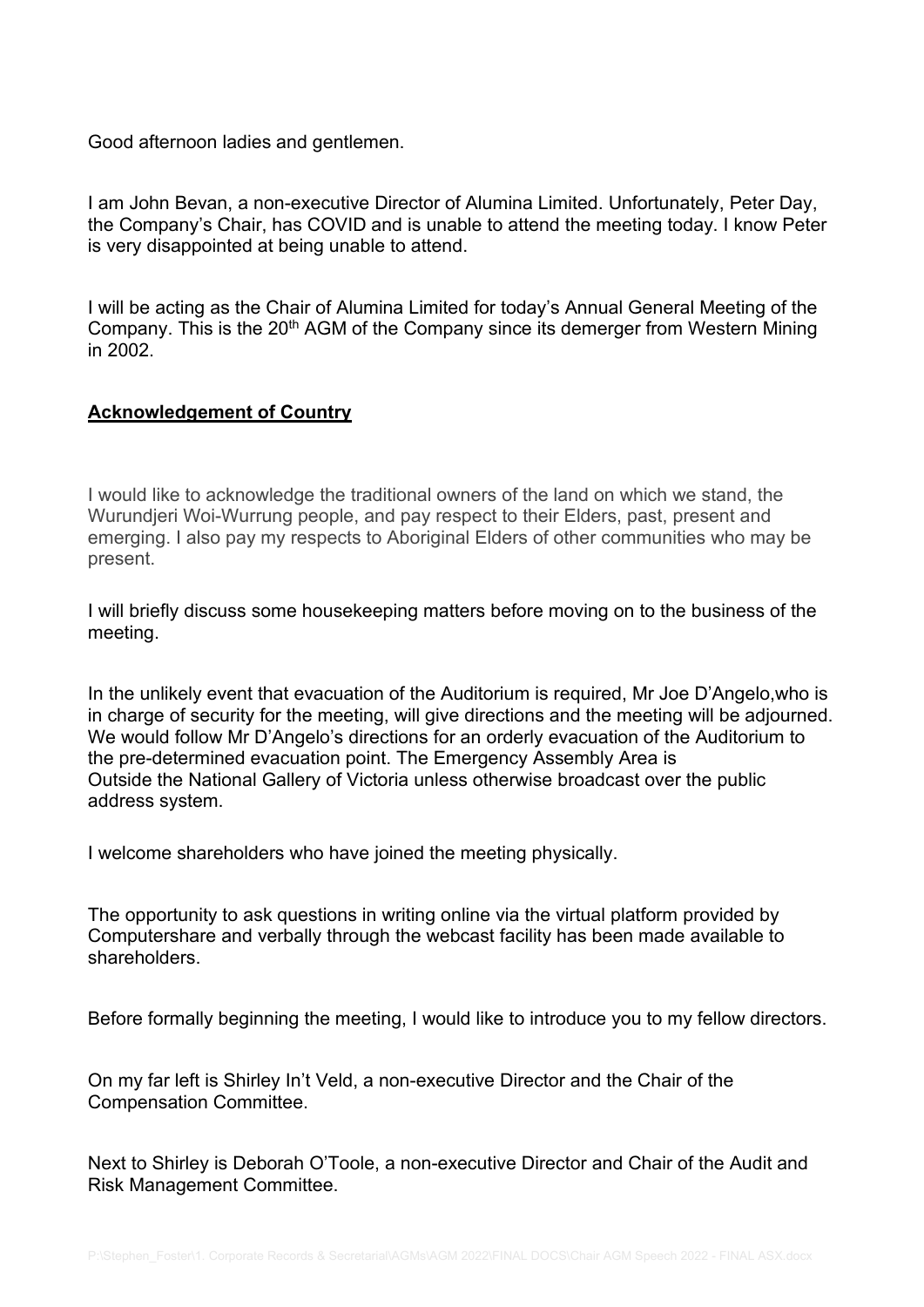Next to Deb is Mike Ferraro, our Chief Executive Officer.

On my immediate left is Stephen Foster, Alumina's General Counsel and Company Secretary.

Mr Chen Zeng, a non-executive director; who is currently located in Hong Kong and is joining us by phone. (Chen, could you please confirm you are able to hear us…). Chen is standing for reelection today and I will ask Chen to address the meeting regarding his election.

The Company's Interim Chief Financial Officer, Galina Kraeva, and Group Executive of Strategy and Business Development, Andrew Wood are seated to my left in the front row.

The Company's auditor, Price Waterhouse-Coopers, is represented by Mr. John O'Donoghue who is also present.

Mr O'Donoghue is available to answer any questions regarding the conduct of the audit and the content and preparation of the Audit Report.

A quorum of members is present and I now declare the meeting open.

The Notice of Meeting has been circulated and I will take it as read.

As previously notified to the ASX, all resolutions today will be decided on a poll, based on proxies that were submitted before the meeting.

The proxies received for today's meeting are held by the Company Secretary.

We have received proxies representing approximately 2.1 billion shares or 74 percent of the Company's issued shares.

Votes cast in person today will of course be tallied with proxies to arrive at the final outcome advised to the ASX.

The first item on the agenda of the meeting is to receive and consider the financial statements.

No resolution or vote is required on the financial statements.

I will deal with this item first.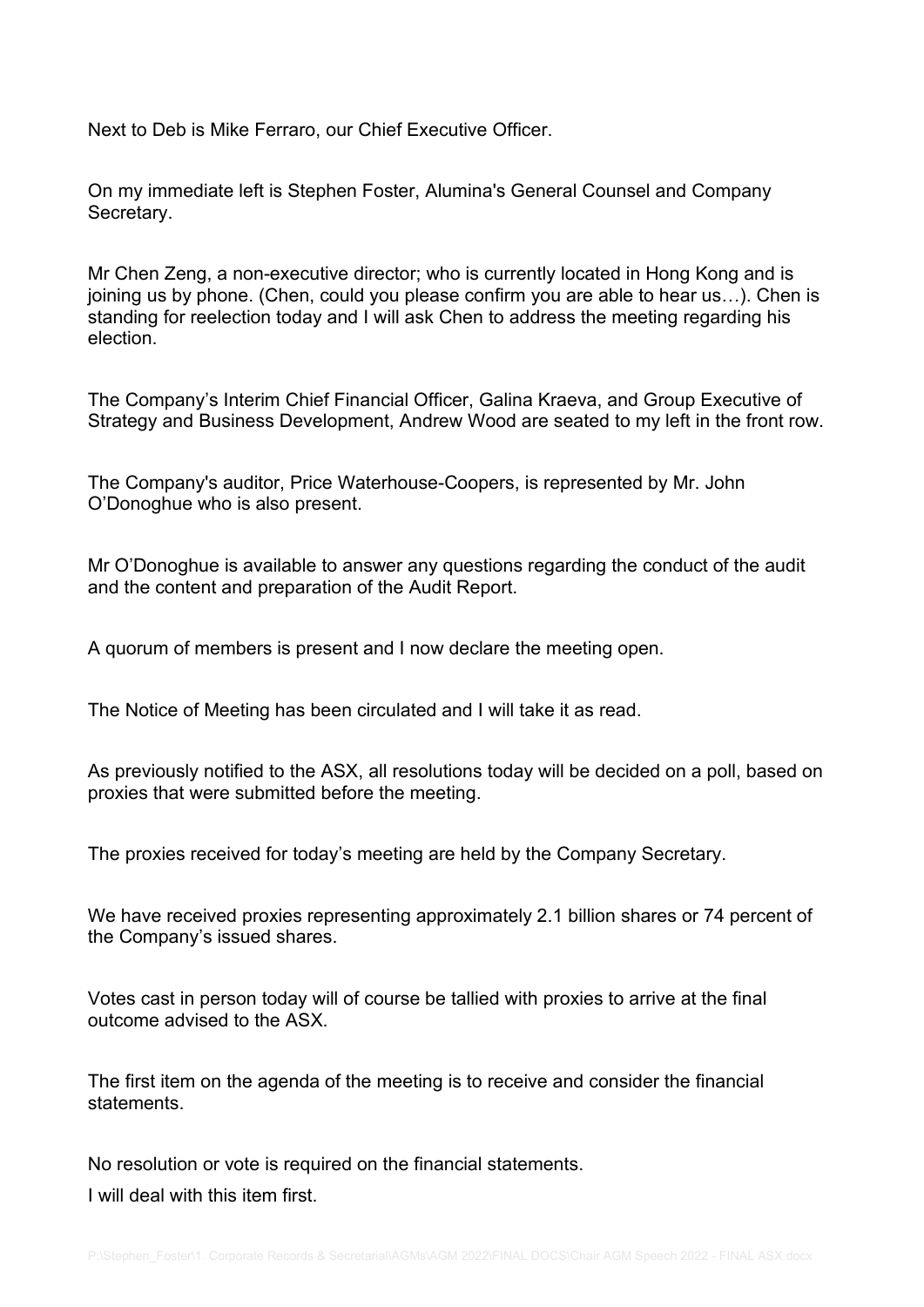I will then ask Mike Ferraro, our Chief Executive Officer, to address shareholders.

Then I will open the meeting for questions before dealing with each of the agenda items.

#### **Results**

Now let's turn our attention to the 2021 year. I should note, all references to currency in my and Mike's presentations are in US dollars.

The Company reported a net profit of 188 million dollars for 2021. This was a good result given the market volatility during the year. The AWAC business continued to maintain its low-cost position in 2021.

Mike will discuss the Company's results further in his presentation.

#### **Dividends**

In terms of dividends, 2021 was a year of continuing solid returns to shareholders. The total full year, fully franked dividend was 6.2 US cents per share. Your Company has now provided an average dividend yield to shareholders of 7.3 percent over the last five years and that is before the benefit of franking credits.

The Company has received net dividends from AWAC of 141 million dollars year to date, including 25.7 million dollars in May 2022.

#### **Capital Management**

− Our net debt level at the end of 2021 was 56 million dollars and we currently have a net cash position, consistent with the low and prudent debt levels we have maintained in recent years.

#### **The Global Focus on Commodities**

Now I'd like to conduct a fresh and contemporary analysis of our company, Alumina Limited, and its core business, the AWAC joint venture. I will outline some important themes which have emerged over recent years but until now have gone relatively unacknowledged.

I'm doing this in the context of a significantly sharper global focus on "commodities". The impact of the pandemic, the emerging spectre of inflation, the uncertainties suddenly overwhelming the post-Ukraine war global order and the realization everywhere that decarbonisation is both imminent and daunting – all these factors have thrown the spotlight on the demand, availability and costs of commodities.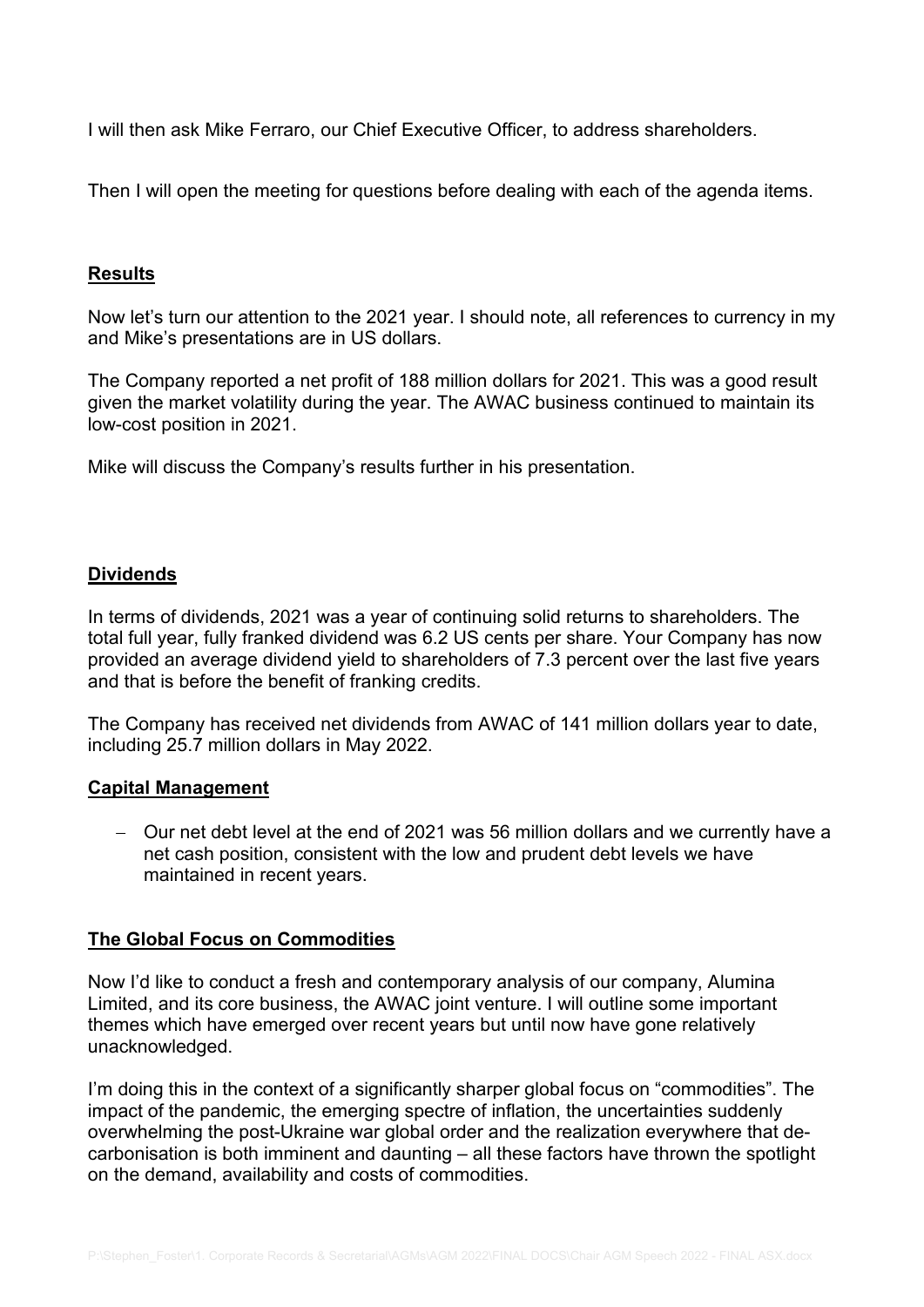The world and investment markets are no longer taking commodities for granted and this is something we have not seen for many years.

So, it's important right now to place a spotlight on the fundamentals of our business and to ensure they are understood. Investment markets are beginning to price and value commodities in the light of new uncertainties. It follows that first-in-class commodity producing businesses like ours need to acknowledge the irreplaceable nature of our assets.

## **Alumina Limited Today**

Alumina Limited is a globally unique, listed, pure-play alumina company with significant exposure to index-based alumina pricing. There is nothing like this company anywhere in the global aluminium production chain. We have no debt to speak of. We have a focused interest in alumina production, relatively undiluted by smelting and completely undiluted by interests in other commodities.

For many years our industry was challenged by what seemed to be the inexorable growth of Chinese production. This has now paused, if not plateaued, and alumina refining worldwide is expected to change in response to de-carbonization. In this new world, sunk capital and established operations are highly valuable.

# **Alumina's markets**

Now I will turn to our markets. The global alumina market is highly attractive and over recent years index pricing has made it even more attractive because this accurately and quickly reflects global supply and demand fundamentals. Foremost among these fundamentals are the special characteristics of alumina in that unlike aluminium it cannot be stored and must be sold and consumed relatively quickly – it deteriorates otherwise. In addition, the customers that consume alumina are smelters which cannot flex their production volumes easily. You cannot turn aluminium pot lines on and off except at huge expense.

As a result, AWAC's lowest cost quartile competitiveness is highly leveraged to the upside and defensive against the downside.

Let me explain. Many hardened resource sector observers will translate AWAC's innate competitiveness into the classical mining language of resilience through the cycle.

The language of resilience is correct but insufficient. AWAC is more than just resilient through the cycle. When alumina markets turn, and prices rise – and they do so frequently - AWAC margins expand significantly, resulting in extraordinary cash flows.

Being relatively inelastic, we are seeing that alumina markets quickly price in global disruptions. We are resilient and profitable when the market is calm. But we are perfectly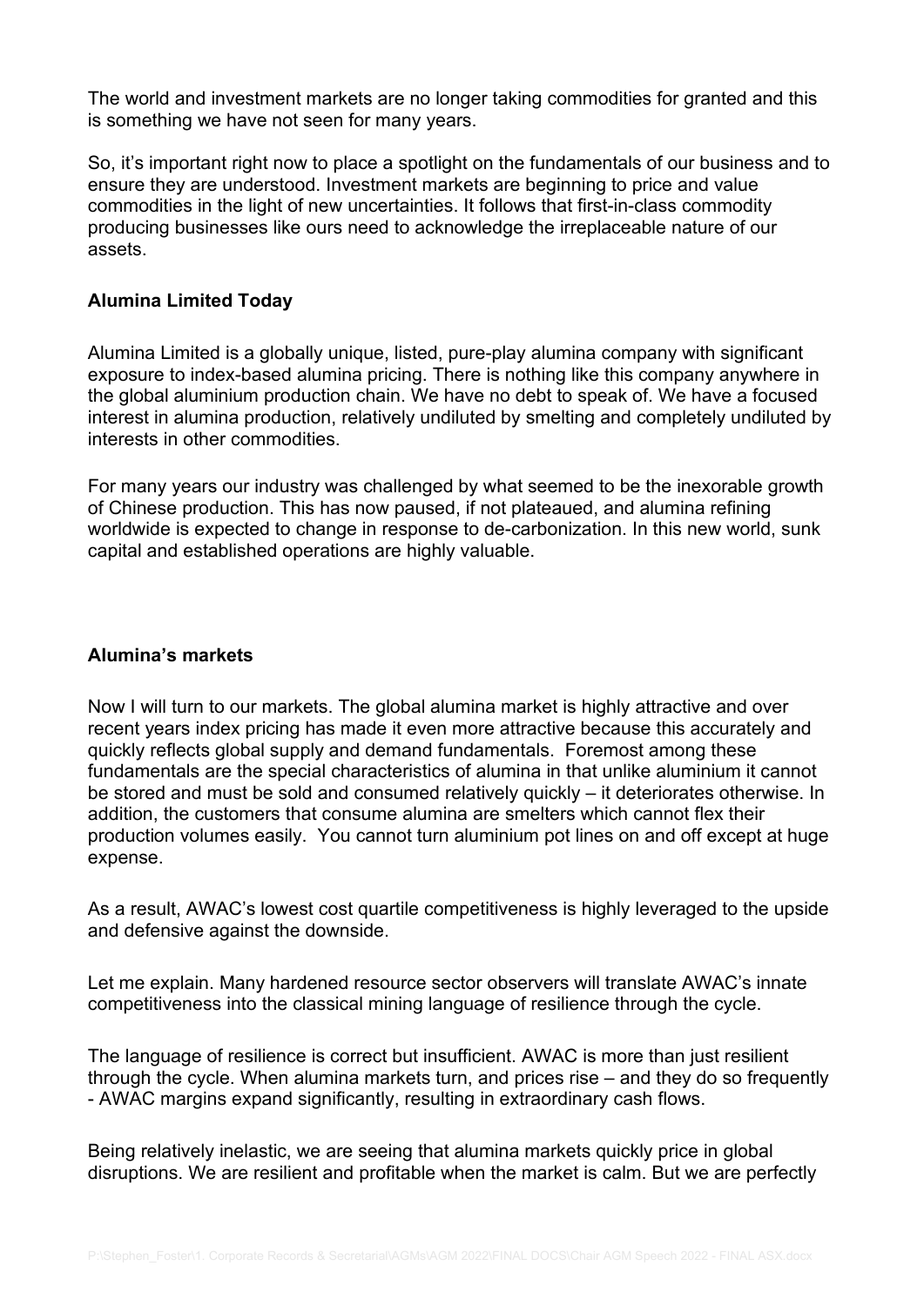positioned to receive the benefits of the volatility caused by more frequent, consistent periods of market disruption.

The net result of these factors is that Alumina Limited is a highly attractive investment for shareholders which consistently pays market leading dividends. This reflects the strong cash generation of AWAC's assets, the impact of our markets, together with favourable joint venture agreements that legislate the speedy flow of cash directly to AWAC's joint venture partners.

#### **Alumina's assets**

I referred earlier that in this world of heightened focus on commodities it is incumbent on us to acknowledge the irreplaceable nature of our assets in the light of our enviable positions in global markets. Let me do so now.

AWAC's global leadership stems from two dimensions of quality that have underpinned decades of top performance:

First, as I've detailed, AWAC's alumina assets are on average in the lowest quartile on the cost curve allowing it to generate profits through the cycle. Secondly, AWAC alumina assets are lowest quartile of emissions intensity of all major producers.

The global alumina market provides attractive returns for low-cost producers such as AWAC. As Mike will further explain, it is now commonplace for the global alumina market to turbocharge the returns of its most competitive suppliers such as AWAC.

At the root of it all is AWAC's energy position in WA, a foundation of cost and emissions competitiveness, and a highly strategic long term gas resource in times of changing energy markets. AWAC's Australian refineries combine this energy position with proximity to long life bauxite resources – there is hardly anything like this combination in the industry.

# **ESG**

Western Australia's natural gas currently contributes to AWAC having one of the lowest carbon emission averages in the industry. Gas could continue to serve AWAC's Darling Ranges refineries for many years, but AWAC is concurrently looking at ways to transition to renewable energy, thus reducing its carbon footprint.

Your Directors and Management continue to have regular conversations with stakeholders about the importance of climate change, amongst other issues. In October last year, Alumina Limited revised its climate change position statement to announce that it will strive for AWAC to reduce its scope one and two emissions to net zero by 2050.

AWAC's decarbonisation strategy for its refineries revolves around two potential technologies: Mechanical Vapour Recompression (MVR), and Electric Calcination. MVR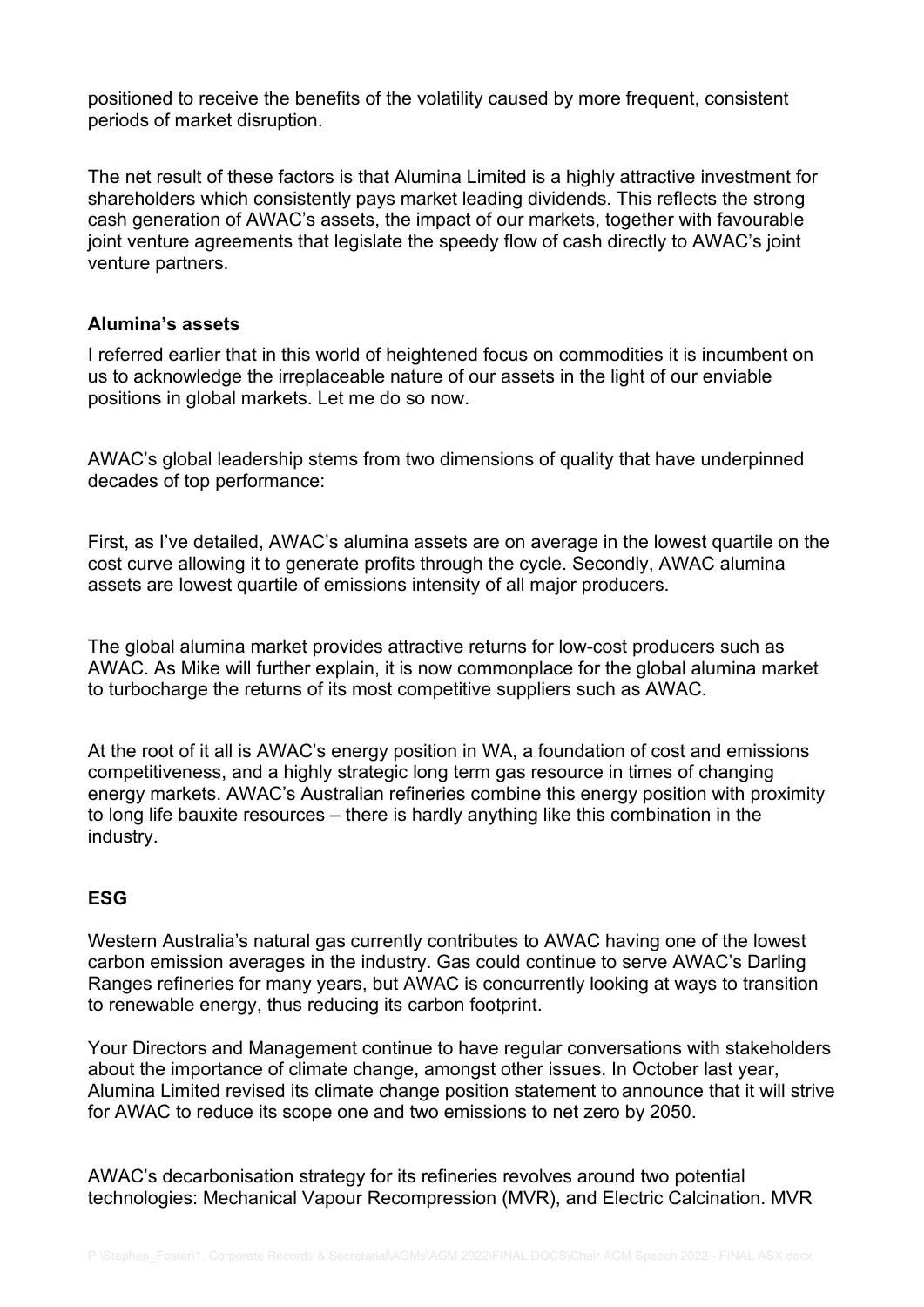would see a series of renewable powered compressors retrofitted to a refinery using renewable energy to recompress waste vapour into steam - which is then recirculated to the beginning of the digestion process. Electric Calcination would utilise renewable electricity to generate the 1,000 degrees Celsius required to dry the alumina hydrate.

The focus for this decade will be investing in R&D for these technologies to seek to prove that they are operationally viable, as well as commercial. A key catalyst for these projects will be renewable generation inputs, but we remain conscious that any energy solution needs to be reliable, affordable, and sustainable.

Australia has world leading solar and wind generation values, but sufficient renewable generation inputs required for technologies such as MVR and EC have not yet been built where our assets are located. We are not wedded to a particular type of clean energy.

Large electricity consumers such as AWAC's Portland smelter may also be able to play a role in grid stability through demand response. Portland has significantly reduced its carbon footprint over the past decade. With the help of more green electricity generated in Victoria, it's energy profile may be such that it consumes 40% to 50% renewable electricity by 2030.

Aluminium can be part of a sustainable virtuous circle, whereby aluminium can be used in components of solar panels, wind farms and transmission, all of which facilitate the transition to lower emission energy.

## **Conclusion**

In conclusion, I believe the Company is well positioned as commodity and energy markets continue to change. Your Board and management are committed to working with Alcoa so that AWAC continues to provide long term value to its stakeholders.

With those remarks I'll pass over to Mike.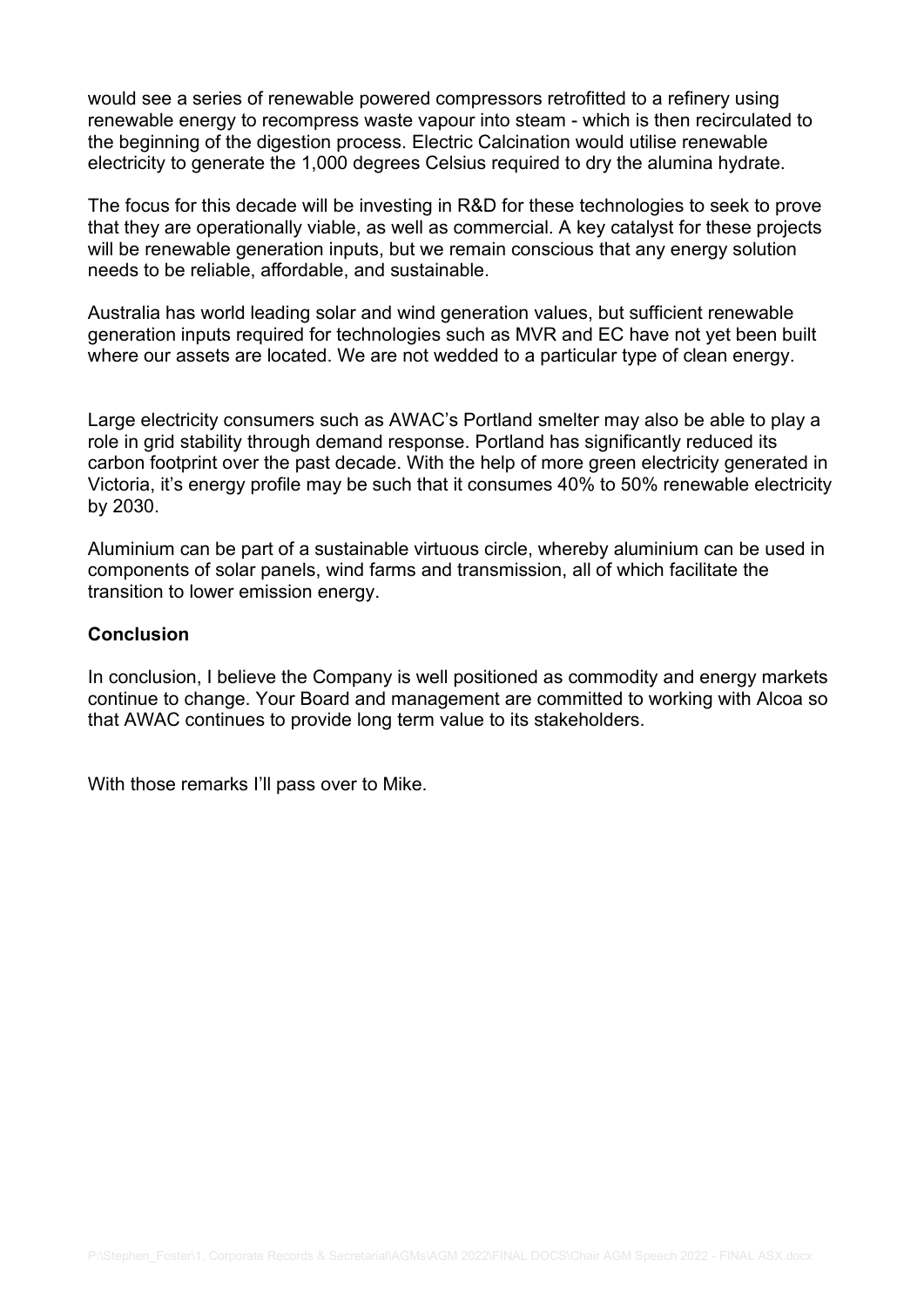# **Mike Ferraro – 2022**

Thank you John.

# **Overview of 2021**

2021 was a year of contrasting halves which demonstrated the resilience of our joint venture in moderate markets, and how AWAC takes full advantage of opportunities once markets turn more positive.

Overall, the business operated well in the face of continuing operational, shipping and supply chain disruptions. Our net profit of 188 million dollars was a substantial 28% increase over the previous year. This reflected AWAC's greatly improved financial performance off the back of higher alumina and metal prices. The average alumina price for 2021 increased by 21% to 329 dollars per tonne, compared to 2020.

AWAC's alumina production of 12.6 million tonnes in 2021 was a decline of 200,000 tonnes on the prior year.

The Portland smelter enjoyed the highest metal prices for a decade and achieved 73 million dollars in EBITDA. Accordingly, a decision was made to restart Portland's remaining idled capacity.

# **Alumina markets in 2021**

Last year alumina prices rose sharply in the fourth quarter. This followed alumina production disruptions globally in the second half. In addition, alumina prices were supported by higher energy and caustic costs.

These market fundamentals caused a price spike in the API to a high of 484 dollars per tonne. The fourth quarter EBITDA margin for AWAC in 2021 was 165 dollars per tonne, an increase from the average of 70 dollars per tonne for the previous three quarters.

# **Alumina Markets in 2022**

New disruptions to the alumina market have emerged in 2022. Covid outbreaks in China have created logistical challenges. Chinese alumina production was also constrained due to the winter Olympics and environmental policies. With the closure of a Ukrainian refinery upon the outbreak of war, alumina prices jumped to 533 dollars per tonne in March. Alumina prices have since fallen, impacted by sanctions imposed on Rusal exporting Australian alumina to Russia. This is now causing a short-term oversupply in the Pacific.

# **Market Fundamentals**

We have seen several different market disruptions over the past 5 years.

It is worth discussing this in more detail. The alumina market reflects finely balanced fundamentals where supply and demand changes are efficiently reflected in spot prices. As John has remarked, the alumina market can be stable and relatively balanced; but at other times it is exposed to substantial disruptions and imbalances resulting in price volatility, more frequently on the upside.

The global alumina market is not well understood. The Alumina Price Index or API is the main pricing method for alumina. API is unique – it is an index price set by third party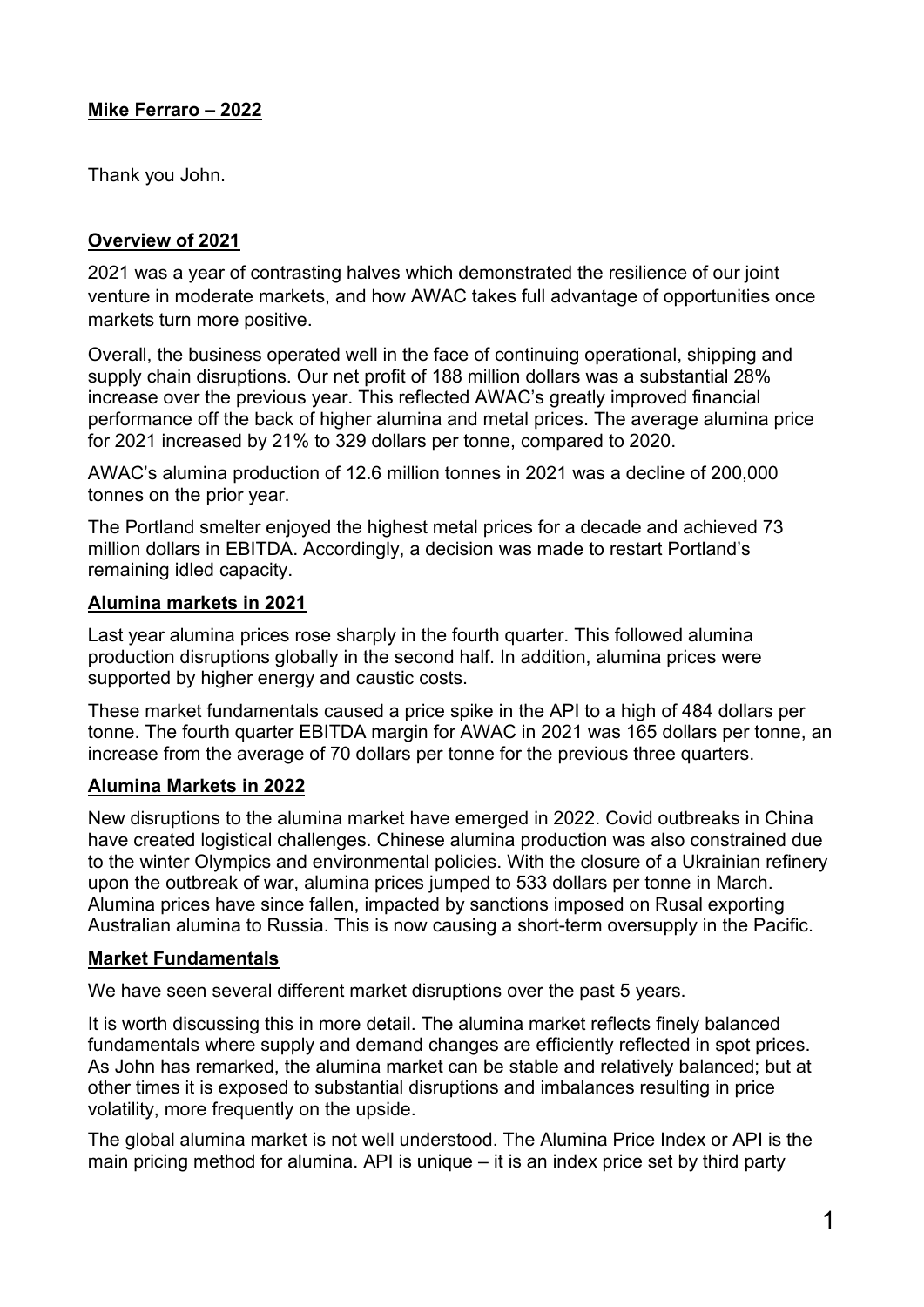observers. The API is not traded on the London Metals Exchange or publicly reported. There is no liquid futures market like there are for other commodities. Because of this, prices don't get a lot of coverage.

This means it is not closely observed by the market, even though Australia is home to 3 of the world's largest alumina producers outside China (our joint venture, South 32 and Rio Tinto). In fact, alumina and bauxite exports from Australia represent our 8<sup>th</sup> largest export by value.

# **Market disruptions have been frequent**

The alumina supply demand balance and the near-term outlook can quickly tighten and result in shortages and price spikes – even in the context of an expected surplus for a year.

Recent market outcomes have highlighted that alumina pricing is unpredictable and prone to violent swings when there is disruption and uncertainty. The general learning from the last four to five years is that those circumstances are increasingly occurring and have quite diverse causes.

[Slide on market disruptions]

# **(i) Operational and Industry Events**

Some disruptions have operational causes. For instance, the world's largest refinery, Alunorte, curtailed 50% of its production in 2018 and 2019 following extreme rainfall and environmental issues. We also saw the impact in 2021 of operational disruptions at our Alumar refinery; a fire closed the Jamalco refinery in Jamaica and hurricanes affecting the Gramercy refinery in the US.

Covid has also had impacts on alumina production.

## **(ii) Global Politics/Conflicts**

Disruptions can also occur as a result of geopolitical causes, such as US economic sanctions on Rusal in 2018. We are now seeing the impacts of global conflict with the recent closure of the Nikolaev refinery in the Ukraine.

## **(iii) Global Decarbonisation Initiatives**

A third cause of market disruptions has been global energy and economic policies, such as China curtailing production and energy use in 2017 to manage regional air pollution and energy efficiency. China acted again in 2021 to limit energy use and carbon emissions, which is expected to increasingly limit the rate of growth of new refining capacity.

Quite clearly there have been frequent disruptive events from a variety of sources with periods of exceptional prices over the last 5 years. It's tempting to see these events as windfalls and therefore not give them due weight. Indeed, that's the implicit view of many investment observers. But, that underplays the fact that such events are emerging more frequently. I believe these outcomes are to be expected in a broadly balanced market, rather than being viewed as extraordinary windfalls.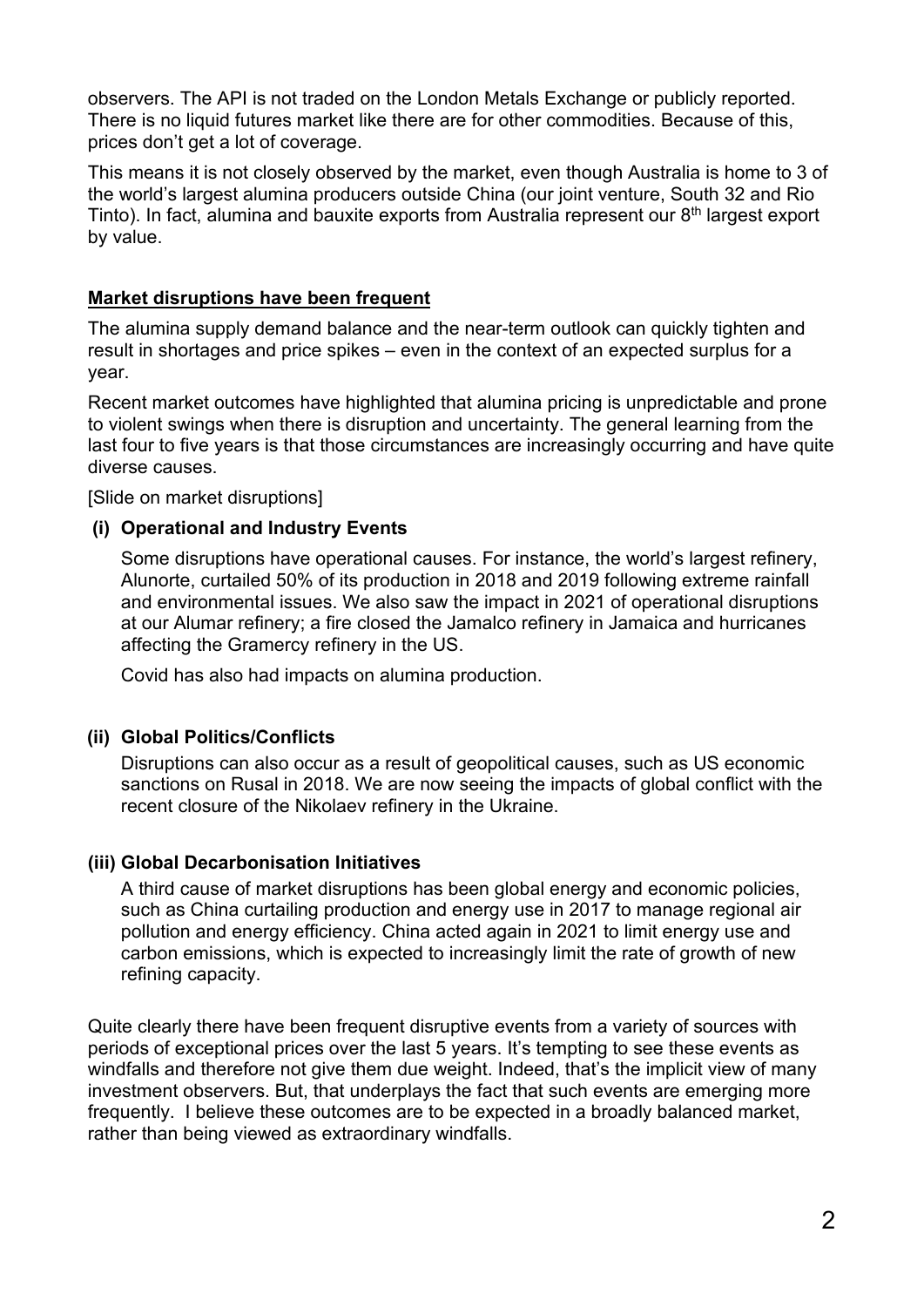# **AWAC's Quality shines in an uncertain world**

In each of these disruptive phases, AWAC has realised very positive earnings reflected in higher dividends to shareholders. Firstly, this is due to AWAC's relatively low position on the global cost curve. This is normally seen as the source of AWAC's resilience. However, it's also the fact that AWAC's margins and cashflows are relatively turbocharged when markets are disrupted.

Secondly, AWAC's output is highly exposed to API pricing, unlike some years ago when alumina was sold at a price linked to the London Metals Exchange.

Thirdly, Alumina Limited has virtually no debt.

# **Longer term: Challenges of global energy prices and de-carbonisation**

We have seen energy disruptions impact Europe and China in the early days of the transition from carbon-based energy. These forces have impacted costs and supply of alumina and aluminium and the potential for future new supply. With long term gas resources in WA, AWAC is well placed with energy supply for at least the rest of the decade, whilst cleaner energy solutions are investigated.

We believe global energy transition, de-carbonisation and a plateauing in China's production volumes are positive for both the alumina and the aluminium industry. These drivers reinforce the value of already established alumina assets which are energy efficient, such as AWAC.

Also, decarbonisation is driving long-term growth in aluminium metal consumption.

There are limited new refinery expansions committed outside China to meet expected growth in aluminium demand. It is likely to take lengthy periods to bring to market new capacity outside India and China, which may lead to alumina supply deficits.

# **Energy**

As we are seeing in Europe, disruptions to oil and gas supplies are causing energy shortages and significantly higher prices. Why, because there is not enough sustainable clean energy to meet the deficit. With a new Australian Government in place we may well see a faster transition to renewable energy. I do support the move; the faster the better.

But solar and wind alone will not be enough. Even now in Australia, during peak consumption periods the electricity price spikes.

As the chart on the screen shows fossil fired electricity currently represents over 70% of the energy mix. It will be very difficult, without disruption, to replace coal fired power with wind and solar or other technologies. Firm power, that is, power that is available 24/7, is a particular problem with renewables.

Its not as simple as increasing solar and wind generation. As heavy industry starts to transition off gas there will be a very significant increase in demand for electricity

Solar and wind generated electricity needs to be supported by significant storage capability and other technologies. It also needs a more stable and upgraded transmission system.